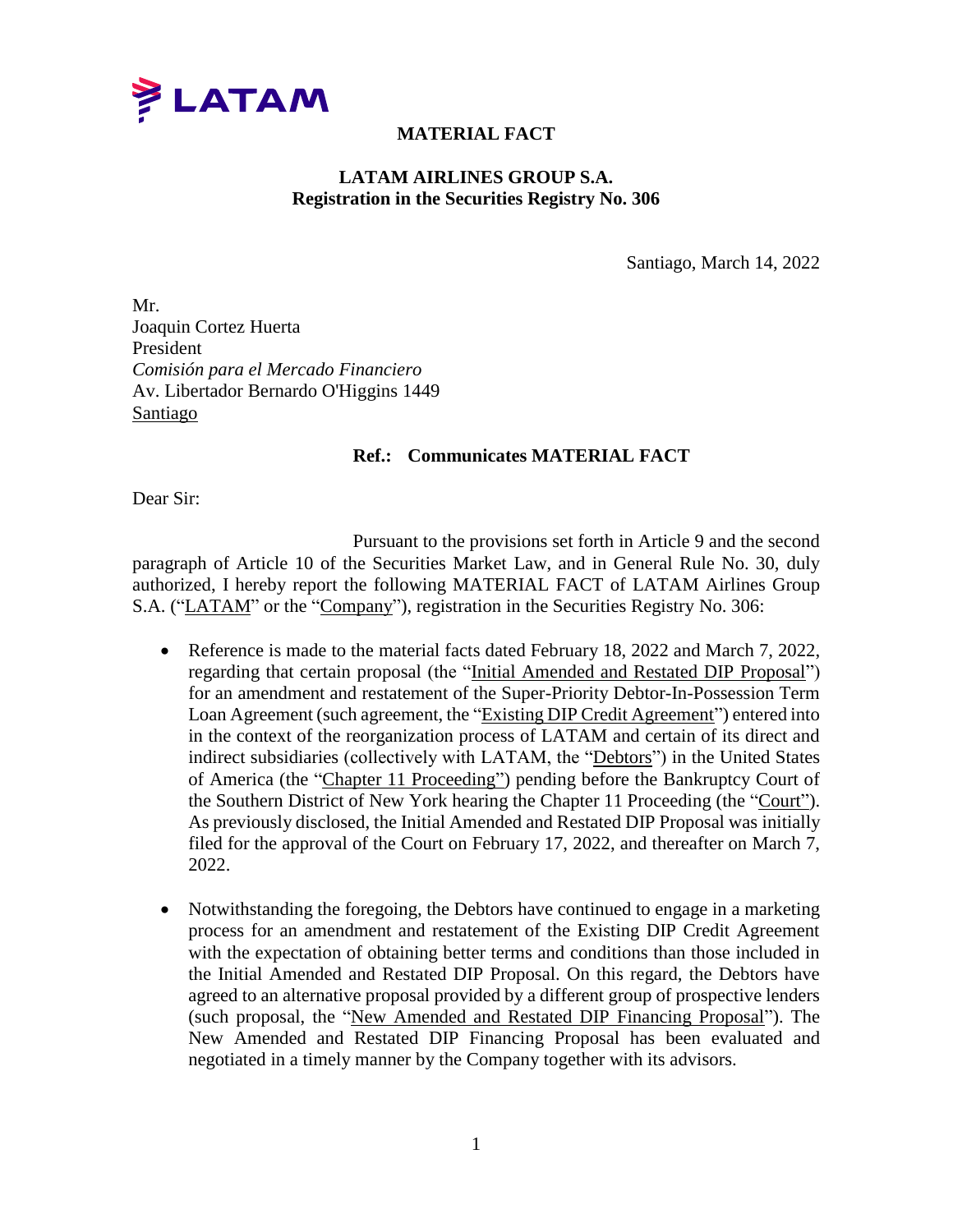

- On this regard, LATAM's Directors Committee, at a meeting held on March 14, 2022, reviewed the New Amended and Restated DIP Financing Proposal and recommended the Board of Directors to approve such proposal. At a meeting held on March 14, 2022, the Board of Directors of the Company, by unanimous vote of the independent directors, resolved to approve the New Amended and Restated DIP Financing Proposal, subject to the Court's approval.
- A new amendment and restatement text of the Existing DIP Credit Agreement (the "New Amended and Restated DIP Credit Agreement") was submitted to the Court for approval on March 14, 2022. The New Amended and Restated DIP Credit Agreement (i) refinances and replaces in its entirety Tranche A, Tranche B and Tranche C facilities existing under the Existing DIP Credit Agreement; (ii) contemplates a maturity date according with the timing that the Debtors are envisioning to emerge from the Chapter 11 Proceeding; and (iii) includes certain reductions in fees and interest as compared to the Existing DIP Credit Agreement and the Initial Amended and Restated DIP Financing Proposal as more thoroughly described below:
	- o Lenders:
		- **Tranche A lenders consist of JPMorgan Chase Bank, N.A. and its** affiliates ("JPM") and certain entities and funds belonging to a syndicate arranged by JPM.
		- **Tranche C** lenders consist of certain parties to that certain Restructuring Support Agreement dated as of November 26, 2021 (the "Restructuring Support Agreement") executed in furtherance of the plan of reorganization submitted by the Debtors in the Chapter 11 Proceeding (the "Plan of Reorganization").
	- o Tranches and Committed Amount; Funding:
		- **The New Amended and Restated DIP Financing Proposal** contemplates a new Tranche A facility and a new Tranche C facility for up to US\$2,050,000,000 and US\$1,650,000,000, respectively.
		- **The New Amended and Restated DIP Financing Proposal** contemplates an initial disbursement of US\$2,750,000,000, which shall occur on the closing date of the New Amended and Restated DIP Credit Agreement.
	- o Scheduled Maturity Date:
		- **The New Amended and Restated DIP Financing Proposal** contemplates a scheduled maturity date of August 8, 2022, subject to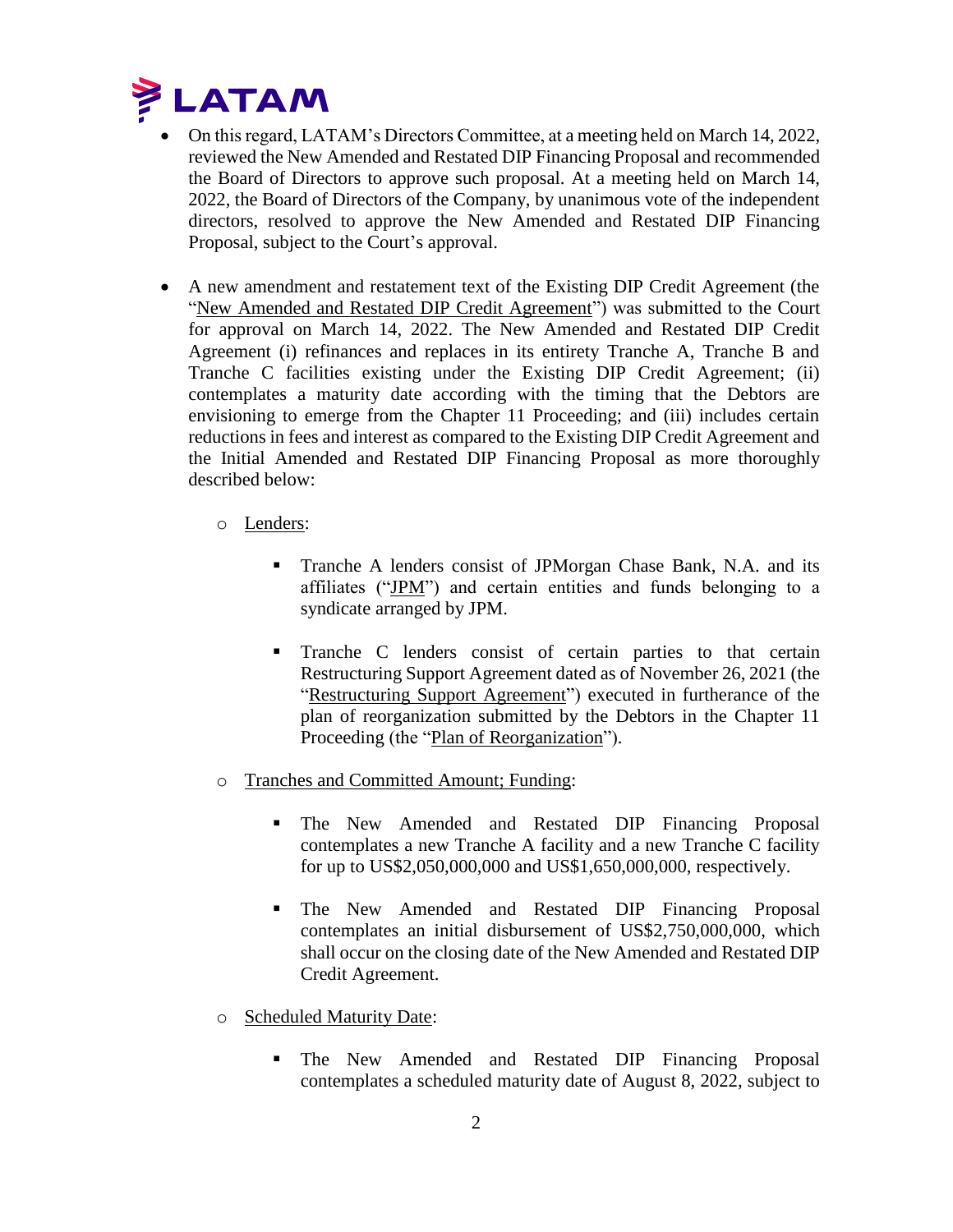

the possibility that LATAM may extend such maturity date at its discretion, in one or more extensions of periods of at least 30 days each, to a date no later than October 14, 2022, provided LATAM may further extend the maturity date to a date no later than the  $(x)$  earlier of November 30, 2022 or (y) the termination of the Restructuring Support Agreement, in accordance with its terms in the event the World Health Organization or the U.S. Centers for Disease Control shall have designated or characterized any variant of SARS-CoV-2 (i.e., the virus that causes COVID-19) as a "variant of concern." Hereinafter, the scheduled maturity date, as may be extended as provided herein, the "Maturity Date".

- Any extension beyond October 14, 2022 will be possible to the extent (i) no default or event of default shall have occurred and be continuing and (ii) the outside date under the backstop commitment agreements executed shall have been extended to a date even with, or subsequent to, the Maturity Date (after giving effect to such extension request).
- All of the foregoing, unless the Maturity Date is accelerated in accordance with its terms, including, without limitation, in the event of an event of default under the New Amended and Restated DIP Credit Agreement.
- o Interest and Fees:
	- *Interests under the Tranche A and Tranche C*:
		- Both the applicable interest rate and the interest payment dates will depend on the choice made by LATAM at the time of requesting a disbursement under the Tranche A facility and Tranche C facility, and LATAM may choose between (i) paying interest in cash at the maturity of each quarterly interest period, or (ii) capitalizing such interest on a quarterly basis to be paid in on the Maturity Date. In either case, LATAM may also choose the applicable interest rate, choosing between the SOFR or the Alternate Base Rate ("ABR").
		- Tranche A loans whose interest is either payable in cash at the end of each interest period or whose interest is capitalized on a quarterly basis for payment on the Maturity Date will bear interest at SOFR plus 7.50% per annum (for loans denominated at the SOFR), and 6.50% per annum plus the base rate (for loans denominated at the ABR).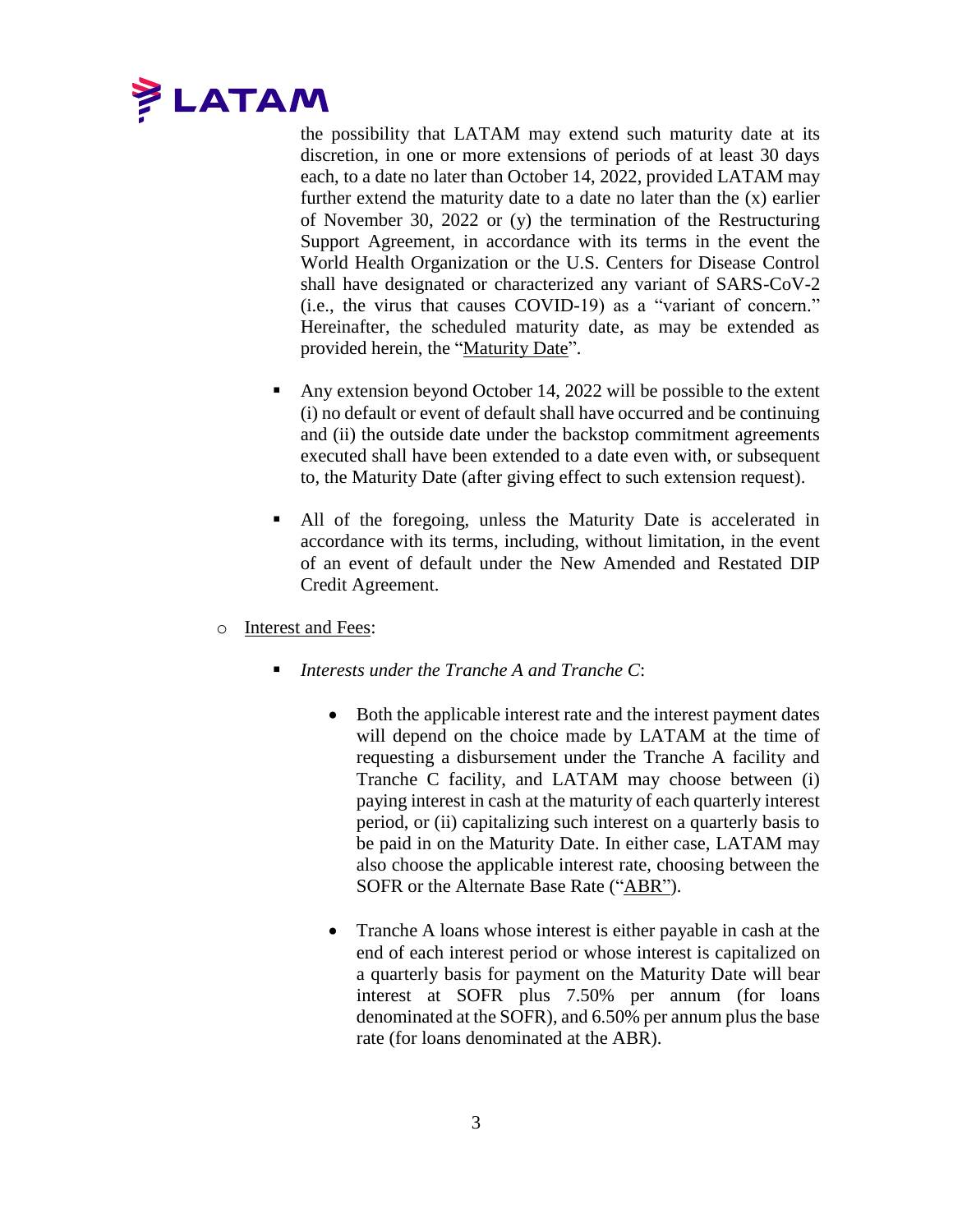

- Tranche C loans whose interest is payable in cash at the end of each interest period will bear interest at SOFR plus 13% per annum (for loans denominated at the SOFR), and 12% per annum plus the base rate (for loans denominated at the ABR).
- Tranche C loans whose interest is capitalized on a quarterly basis for payment on the Maturity Date will bear interest at SOFR plus 13.50% per annum (for loans denominated at the SOFR), and 12.50% per annum plus the base rate (for loans denominated at the ABR).
- *Fees*
	- An availability fee (Undrawn Commitment Fee), payable in cash, equal to 1.00% on the daily unused Tranche C commitments per annum, which will be calculated daily, and payable in arrears on the last business day of each calendar quarter of each year until the Maturity Date.
	- An exit fee, payable in cash, with respect to the Tranche A facility upon a total or partial repayment or prepayment of the Tranche A loans of 0.5% of the amount being paid or prepaid (including interests and fees).
	- An exit fee, payable in cash, with respect to the Tranche C facility upon a repayment or prepayment in full of the Tranche C loans of 0.75% calculated over the drawn and undrawn tranche C commitments in effect as of the closing date of the New Amended and Restated DIP Credit Agreement.
	- A closing fee, payable in cash, with respect to the Tranche A facility in the amount of 0.50% of the principal amount of Tranche A loans funded on the closing date of the New Amended and Restated DIP Credit Agreement.
	- A closing fee, with respect to the Tranche C facility in the amount of 0.75% of the Tranche C commitments. This closing fee will be payable in kind and will be added to the aggregate principal amount of the Tranche C loans on the closing date of the New Amended and Restated DIP Credit Agreement.
	- The prepayment of the Tranche C loans is subject to the payment of a make-whole amount under certain circumstances, consisting of an additional interest of SOFR, plus 13.5% calculated over the Tranche C loans being prepaid.